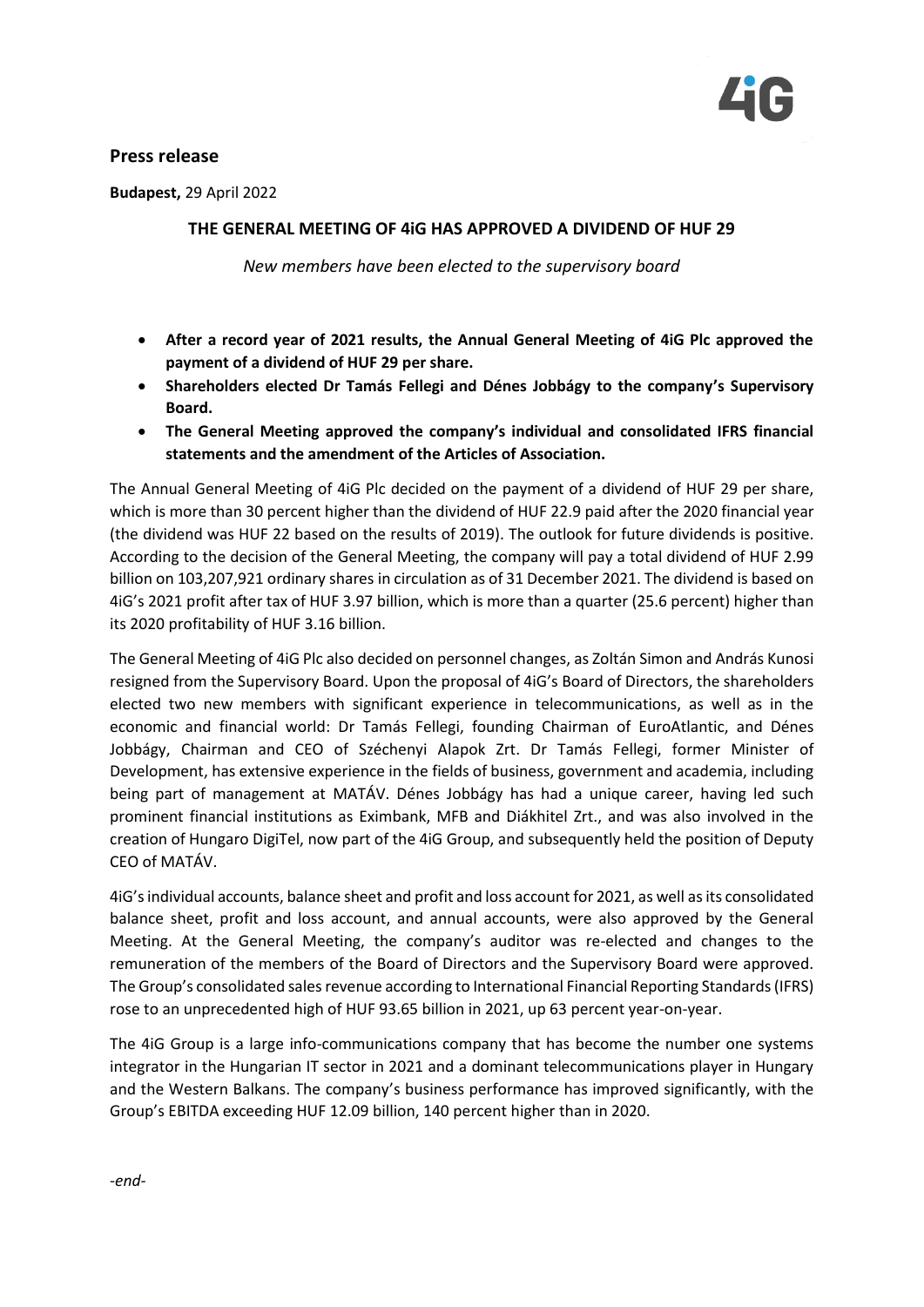

## *Background information:*

*Dr Tamás Fellegi*



*Source: government.hu*

*Dr Tamás Fellegi served as Minister in the government of Dr Viktor Orbán from 2010-2012, where he was responsible for innovation and communications technology. As Minister and Government Commissioner, he also coordinated Hungarian-Russian, Hungarian-Chinese, and Hungarian-Ukrainian bilateral relations. He also held the position of minister without portfolio in charge of negotiations with the International Monetary Fund (IMF). During the Hungarian Presidency of the Council of the European Union, he chaired the Council of EU Energy and Climate Ministers and the Council of Development and Cohesion Funds Ministers.*

*He is founder and President of EuroAtlantic Consulting and Investment Ltd., active in global business. In addition to his own business, Dr Tamás Fellegi is Chairman of the Supervisory Board of the Moholy-Nagy University of Art and Design (MOME). Between 1996 and 2000, he held several management positions at Matáv. He was President and CEO of the Hungary Initiative Foundations from its establishment in* 

*2013 until 2015 and currently serves as a Board Member of the organisation. He pursued his professional activities as an external expert at the Transatlantic Academy of the German Marshall Fund from 2014-2015.*

*Between 1981 and 1998, he continued his academic career in Hungary and the United States of America as a researcher and lecturer. He completed his law studies at the Faculty of Law and Political Science of Eötvös Loránd University and obtained his PhD in Political Sciences at the University of Connecticut. He was a grantee of the IREX Fellowship and later was granted a Senior Postdoctoral Fellowship as a Visiting Scholar at the W. Allen Wallis Institute of Political Economy (Rochester).*

## **Dénes Jobbágy**



*Dénes Jobbágy holds a degree in Electrical Engineering and a postgraduate degree in Computer Engineering from the Budapest University of Technology. He completed further studies and trainings outside Hungary at INSEAD in France, in the UK, the USA and Canada. At the beginning of his career, he worked as a software developer at the Development Institute of VIDEOTON and later as a team leader. Afterwards, he worked as a Vice President Consultant and then as Data Communications Director at Műszertechnika Holding. Between 1993 and 1995, he was CEO of Hungaro DigiTel, a greenfield Hungarian-Portuguese owned company. In 1996, he was Deputy Chief Marketing Officer of Matáv. From 1997 to 2001, he was founding CEO of the German-owned (RWE majority) greenfield Novacom. He took an active part in the liberalisation of telecommunications in Hungary and was involved in the successful bid for Vodafone Hungary, then also partly owned by* 

*RWE. From 2001 to 2002, he was Deputy Chairman of the IT Department of the State Treasury and a member of the Board of*